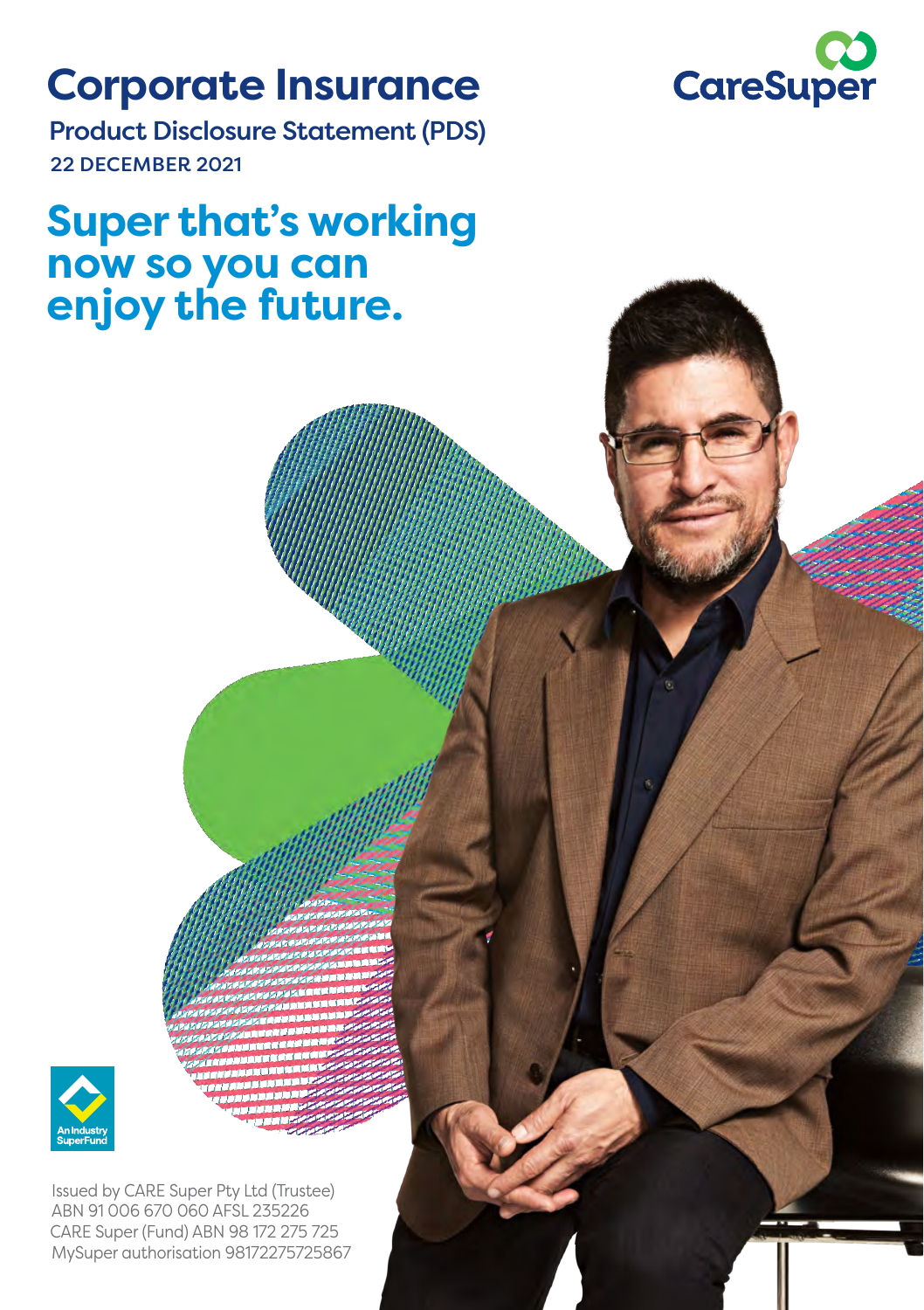### **Contents**

| <b>About CareSuper</b>                  | 2  |
|-----------------------------------------|----|
| How super works                         | 3  |
| Benefits of investing<br>with CareSuper | 5  |
| <b>Risks of super</b>                   | 5  |
| How we invest your<br>money             | 6  |
| Fees and costs                          | 8  |
| How super is taxed                      | 10 |
| Insurance in your super                 | 12 |
| How to open an account                  | 15 |

This Product Disclosure Statement (PDS) is a summary of significant information and contains a number of references to important information. Each of these references is marked with a  $\triangleright$ and forms part of this PDS. This information is available at [caresuper.com.au/pds](http://caresuper.com.au/pds) or by calling us on 1300 360 149. You should consider the information before making a decision about CareSuper. Always check [caresuper.com.au](http://www.caresuper.com.au) for updated information. Any changes to nonmaterially adverse information in this PDS may be updated on our website. The information in this PDS is general advice only and does not take into account your personal financial situation or needs. You should obtain financial advice tailored to your circumstances.

# **1. About CareSuper**

CareSuper is an award-winning industry super fund driven by a strong commitment to help you achieve your retirement goals.

We manage more than \$19 billion in assets for around 220,000 members Australia-wide (as at 30 June 2021).

#### **WORKING ONLY FOR YOU, NOT OTHERS**

As an industry fund we're not trying to make money for shareholders — just your future.

#### **WE ACCEPT EMPLOYER CONTRIBUTIONS**

We're a MySuper authorised fund. We can accept super contributions for employees who have not chosen a super product. These are invested in our Balanced investment option (a MySuper product). The product dashboard for our Balanced (MySuper) option is available at [caresuper.com.au/mysuper](http://www.caresuper.com.au/mysuper).

We offer 13 investment options, including the Balanced (MySuper) option. This variety lets you mix and match your investments to suit your goals.

You can find important information about us, including Trustee and executive remuneration, our Trust Deed and Annual report and any documents prescribed by law, at [caresuper.com.au/aboutus](http://www.caresuper.com.au/aboutus).

#### **THIS PDS IS FOR OUR CORPORATE INSURANCE ARRANGEMENTS**

This PDS is for CareSuper members who are working for employers who have arranged a tailored Corporate Insurance arrangement (CIA) through the fund as part of their employee benefits. The benefits and features described in this PDS (including the relevant Corporate Insurance Guide) are available once you become a CIA member. See Sections 8 and 9 of this PDS for more information about membership and when insurance starts (if you are eligible).

To understand if this product and its investment and insurance options may be suitable for you, please see the Target Market Determination for CareSuper Corporate Insurance, available at [caresuper.com.au/corporatetmd](http://www.caresuper.com.au/corporatetmd).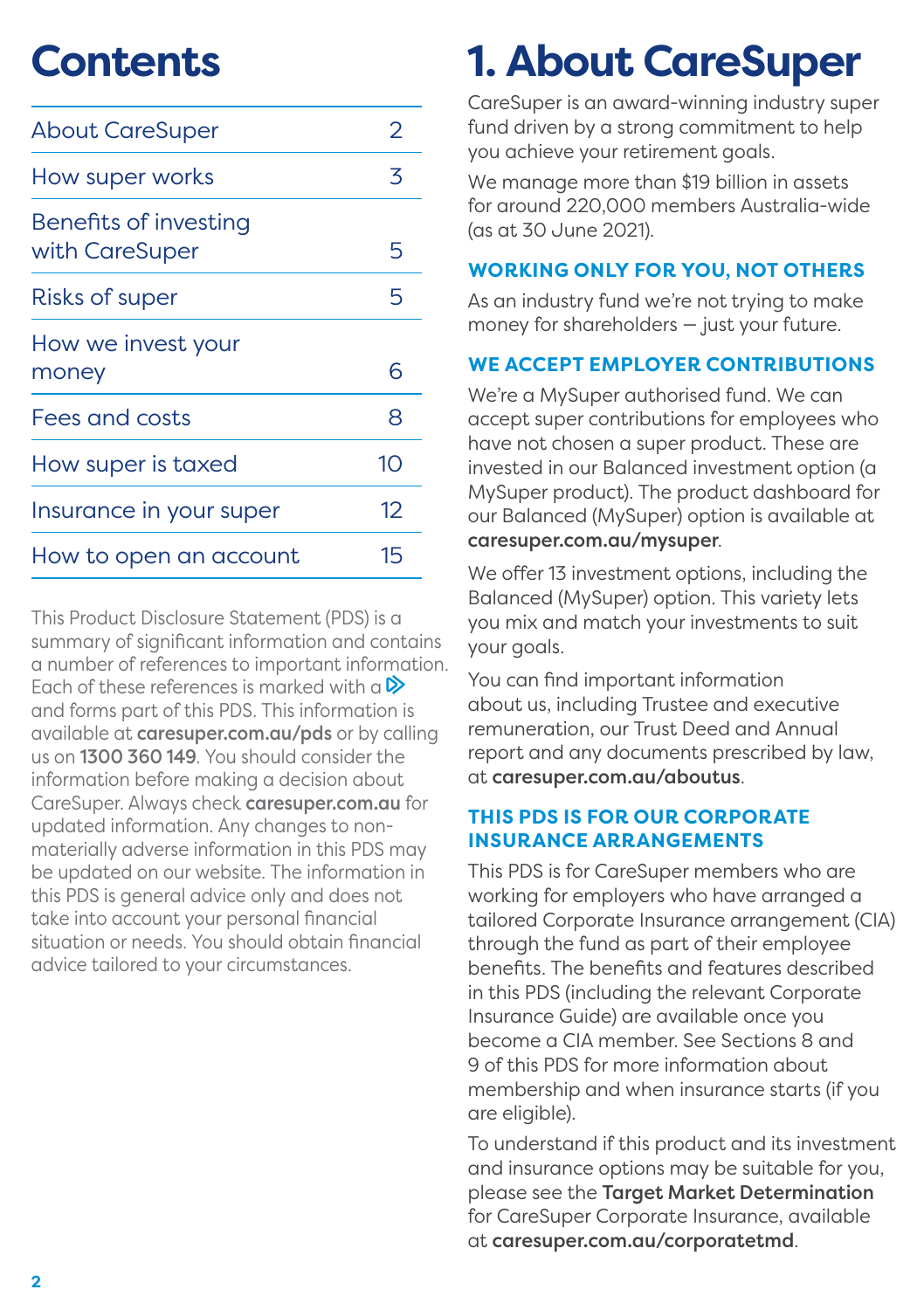# **2. How super works**

Super is designed to help you save for your retirement. Super is compulsory for eligible working Australians. Here's how it works:

#### **MONEY IN**

- **•** Employer contributions
- **•** Your contributions (if any)
- **•** Co-contributions (if eligible)
- **MONEY OUT**
- **•** Fees and costs
- **•** Tax (if any)
- **•** Insurance fees (if applicable)

#### **INVESTMENT EARNINGS**

Your money buys units in the default MySuper option or your chosen investment option(s). Earnings depend on the performance of option(s) you are invested in and can be positive or negative.

**YOUR SUPER ACCOUNT BALANCE**



**•** Super you transfer in (if any)

#### **EMPLOYER CONTRIBUTIONS ARE COMPULSORY**

Generally your employer is required by law to make superannuation guarantee (SG) contributions of 10% of your ordinary time earnings into your super account. Your employer may make additional contributions (for example, to cover the costs of standard insurance cover where applicable).

#### **IT'S (ALMOST ALWAYS) YOUR CHOICE WHERE EMPLOYER CONTRIBUTIONS GO**

Most people have the right to choose the super fund their employer pays their SG contributions into. You can choose any super fund that accepts your employer's SG contributions, including CareSuper. Generally, if you start employment with an employer on or after 1 November 2021 and you don't make a choice, your contributions will go to your existing 'stapled' fund. If you don't have a 'stapled' fund, your contributions will go to your employer's default fund. If your employer covers the cost of your insurance or administration fees under a Corporate Insurance arrangement (CIA) they have arranged with CareSuper you will not get this benefit unless you're a member of CareSuper. See [caresuper.com.au/](http://caresuper.com.au/yourfutureyoursuper) [yourfutureyoursuper](http://caresuper.com.au/yourfutureyoursuper) for more information.

#### **COMBINE YOUR SUPER**

Opening up a CareSuper account is the perfect time to think about consolidating all of your super into one account. One account means one set of fees. Before consolidating, it's important to consider if this is the right

choice for you. How will it affect insurance cover or other benefits you may have? It's easy to combine your super online via the Find my super section on MemberOnline or you can call us on 1300 360 149 and we'll arrange it for you.

#### **UNDERSTAND DIFFERENT TYPES OF SUPER CONTRIBUTIONS YOU CAN MAKE**

Employer contributions alone may not give you the lifestyle you want when you retire or reduce paid work. Good thing you have choices when it comes to contributing yourself. Many of the options offer tax benefits to encourage super savings.

**•** Salary sacrifice

You and your employer arrange for part of your before-tax salary to be paid directly into your super.

**•** Personal contributions

You can make contributions to super from your take-home pay, after tax has been taken out.

**•** Government co-contribution

You may be eligible for a government cocontribution. You need to meet certain criteria and ensure we have your tax file number.

**•** Spouse contributions

You can make contributions to your spouse's account. You may be able to claim a tax offset for spouse contributions depending on your spouse's income.

#### **•** Downsizing contributions

Eligible homeowners aged 65 and over who sell their main residence may be able to make a downsizer contribution of up to \$300,000.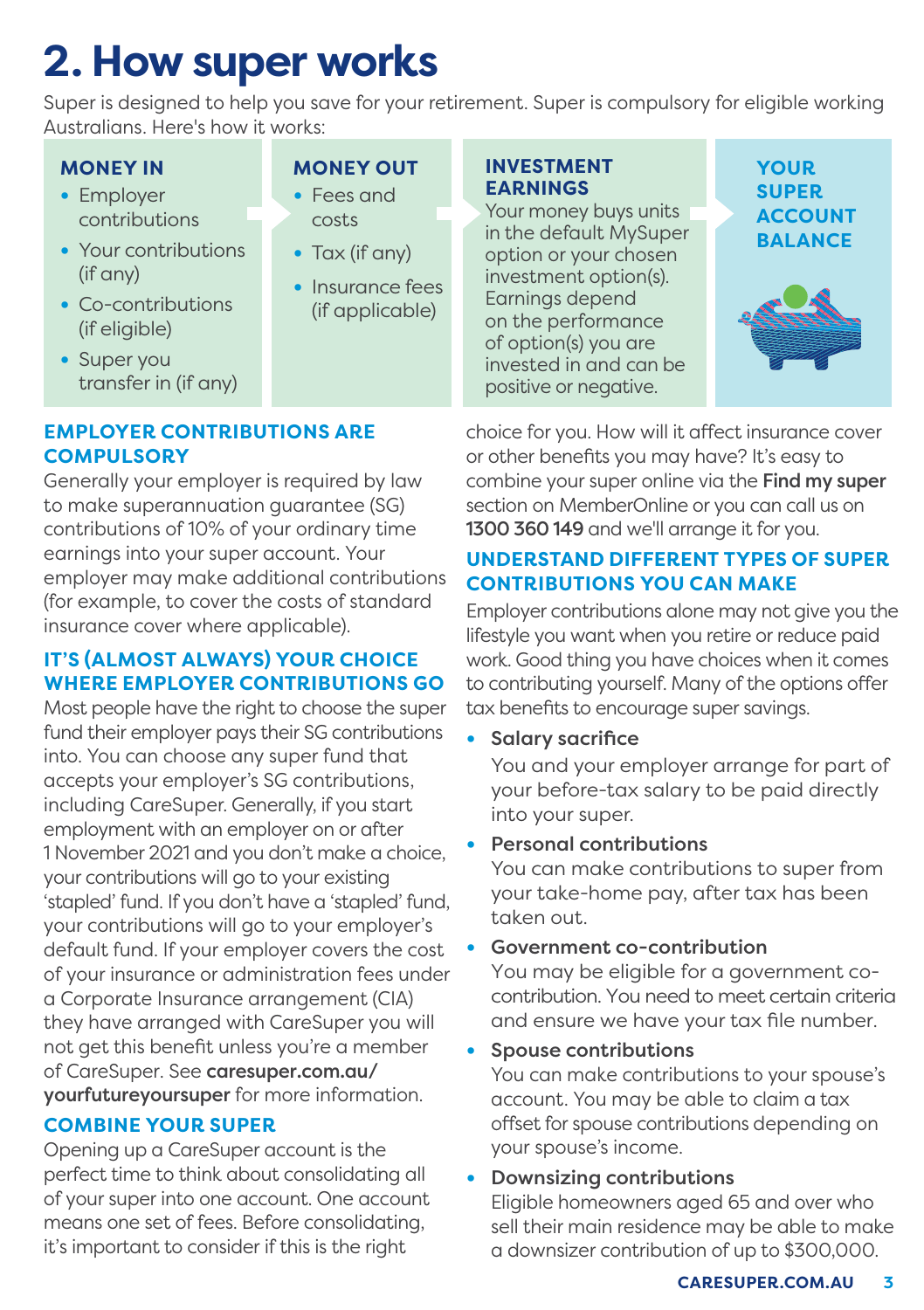The government places a limit on the amount that can be contributed to super before higher tax and penalties apply. Visit [ato.gov.au](http://www.ato.gov.au) for more on the different contribution types a Fund can accept by law, eligibility and contribution caps.

#### **MAKE CONTRIBUTION LIMITS AND TAX SAVINGS PART OF YOUR STRATEGY**

Section 7, 'How super is taxed', sets out the tax benefits available as well as the government's contribution limits on the amount you can contribute to super without incurring additional tax. Making these part of your contribution strategy means you can contribute and benefit from generous tax breaks.

#### **WHEN AND HOW YOU CAN GAIN ACCESS TO YOUR SUPER**

You may gain access to your super once you reach what's called your 'preservation age', which ranges from 55 to 60 depending on what year you were born.

| Date of birth              | <b>Preservation age</b> |
|----------------------------|-------------------------|
| Before 1 July 1960         | 55                      |
| 1 July 1960 - 30 June 1961 | 56                      |
| 1 July 1961 - 30 June 1962 | 57                      |
| 1 July 1962 - 30 June 1963 | 58                      |
| 1 July 1963 - 30 June 1964 | 59                      |
| After 30 June 1964         |                         |

Once you've reached your preservation age and met a condition of release, how you access your money is up to you. You can:

- **•** Stop work for good and set up an income stream (or take out some or the full amount, as a lump sum).
- **•** Continue to work and set up a transition to retirement strategy, allowing you to access some of your super while you keep working.

Once you turn 65 you have unlimited access to your super even if you haven't retired. There are a few situations where you are allowed early access to your super, such as permanent incapacity, terminal illness, compassionate grounds, or severe financial hardship.

#### **SITUATIONS WHEN SUPER MONEY MAY BE TRANSFERRED**

The Trustee can use its discretion to voluntarily transfer a member's account balance to the ATO, for example accounts with a nil balance which would have previously been closed. There are also specific situations where supermoney may be transferred to the Australian Taxation Office (ATO). Your super money must be paid to the ATO in certain circumstances including if you qualify as a lost member with a balance of less than \$6,000 (low balance), the amount is classified as unclaimed monies, you're a former temporary resident and haven't claimed your super or you have an inactive low balance with no insurance cover.

The ATO does not charge fees and costs, however interest applies. You can also rollover or transfer your benefit to another super fund. If you would like to transfer all or part of your super benefit, please call us on 1300 360 149 for assistance. For partial payments and transfers, a minimum of \$1,000 must be retained in your account to cover fees and costs.

#### **PAYMENTS BY INVESTMENT OPTION**

If you request a partial withdrawal or transfer to another fund, and you hold multiple investment options, this will be paid out in proportion to your investment options (excluding the Direct Investment Option) unless specific drawdown instructions are provided with the request.

#### **FIRST HOME SUPER SAVER SCHEME**

Eligible first home buyers can use super savings to help reach their deposit goals. Individuals can make up to \$15,000 in personal contributions per year into their account, from which singles can access up to a maximum of \$30,000. Couples can access up to \$60,000 in total. When you've found your first home, you can apply to withdraw your savings. Eligibility conditions apply. Find out how it works at [ato.gov.au](http://www.ato.gov.au).

 $\triangleright$  You should read the important information about how super works before making a decision. Go to [caresuper.com.au/pds](http://www.caresuper.com.au/pds) and read Accessing your super. The material relating to how super works may change between the time when you read this PDS and the day you acquire the product.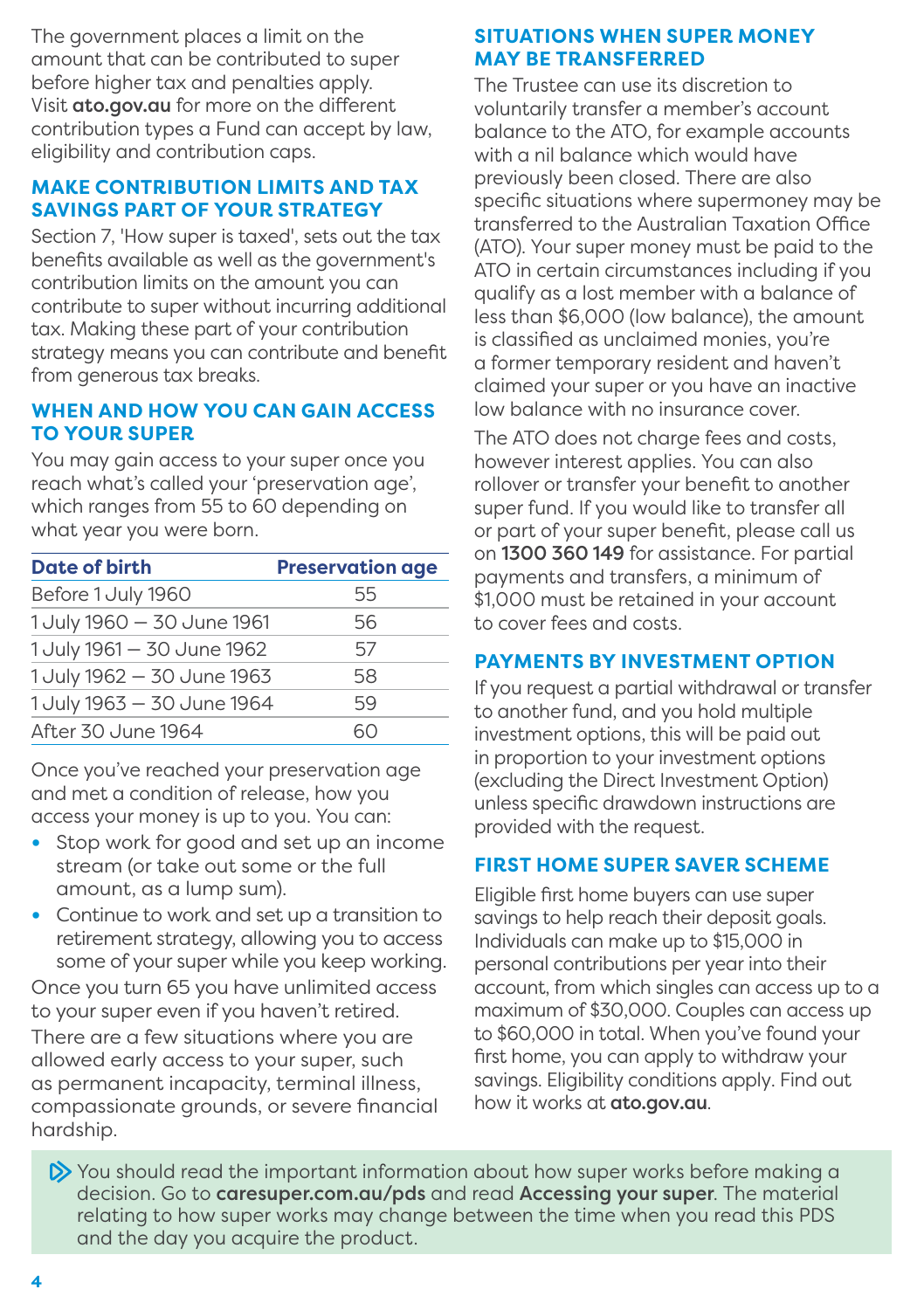### **3. Benefits of investing with CareSuper**

Discover why around 220,000 members choose to stay with CareSuper.

#### **CONSISTENTLY STRONG INVESTMENT RETURNS**

Our Balanced option, for example, has been in the top three best performing of all surveyed super funds over the past 20 years to 30 June 2021. Our average return of 7.84% p.a. for this period is well above the industry median return of 6.92% p.a.\* Find out more about our returns at [caresuper.com.au/investmentreturns](http://www.caresuper.com.au/investmentreturns).

### **COMPETITIVE FEES**

We're here for members not stakeholders. We work hard to deliver the best value to members. The fees we charge go towards covering our costs and we're always seeking ways we can improve.

### **THE RIGHT ADVICE PUTS YOU IN CHARGE**

As a member, you can access phone advice about your super at no extra cost. And if you need hands-on help beyond super, we can refer you to comprehensive and complex advice. Find out more at [caresuper.com.au/advice](http://www.caresuper.com.au/advice) or by calling 1300 360 149.

#### **Grow your super while working**

This product allows you to save and invest for your future when your employer pays SG contributions into CareSuper for you as part of a Corporate Insurance arrangement (CIA) that provides you, if eligible, with specific insurance tailored to your workplace. It is described in this PDS.

#### **Find the right income solution for when you wind down or finish paid work**

Discover choices for converting super into a regular income when eligible:

- **•** CareSuper Pension
- **•** CareSuper Transition to Retirement Pension
- **•** CareSuper Guaranteed Income product.

Consider the relevant PDS for each product before making a decision. Find out more at [caresuper.com.au/retirement](http://www.caresuper.com.au/retirement) or call us on 1300 360 149.

\*SuperRatings Fund Crediting Rate Survey SR50 Balanced (60-76) Index, 30 June 2021. Past performance is not a reliable indicator of future performance and you should consider other factors before choosing a fund or changing your investments.

Like any investment, super has risks. How much these risks affect your super depends on the investment option(s) you choose and their mix of assets.

Different investment options carry different levels of risk, which is determined by the assets the option invests in. By risk we mean your investment could fall in value or fall short of its target investment return. By assets we mean investments like shares, property, fixed interest and cash, used in CareSuper's investment options.

Each asset has a different level of risk and returns potential. Growth assets such as shares and property tend to perform better over the long run but with a higher level of short-term risk. Defensive assets such as cash and fixed interest tend to be more steady and stable, but with lower returns.

Investment returns are not guaranteed. The options you are invested in will change in value and may rise or fall at different times.

**4. Risks of super** Future returns may differ from past returns. There is a risk you may lose money or that the cost of living increases faster than your super grows, which means your super may not provide adequately for you when you stop paid work, or superannuation and tax laws may change in a way that affects the amount of, or access to, your benefits (including insured benefits). There is also a risk that some investments may not be able to be turned quickly into cash, which could result in a loss of capital.

> Everyone has varying risk and return attitudes. Key considerations are your age, investment period, how comfortable you are with risk and the amount you have invested in and outside of super. These are important factors to weigh up when deciding your risk tolerance and how to invest your super. Inflation, liquidity and the general risk of financial loss arising from factors such as market and currency risk are CareSuper's key investment related risks.

 For more about investment-related risks, read the Investment Guide.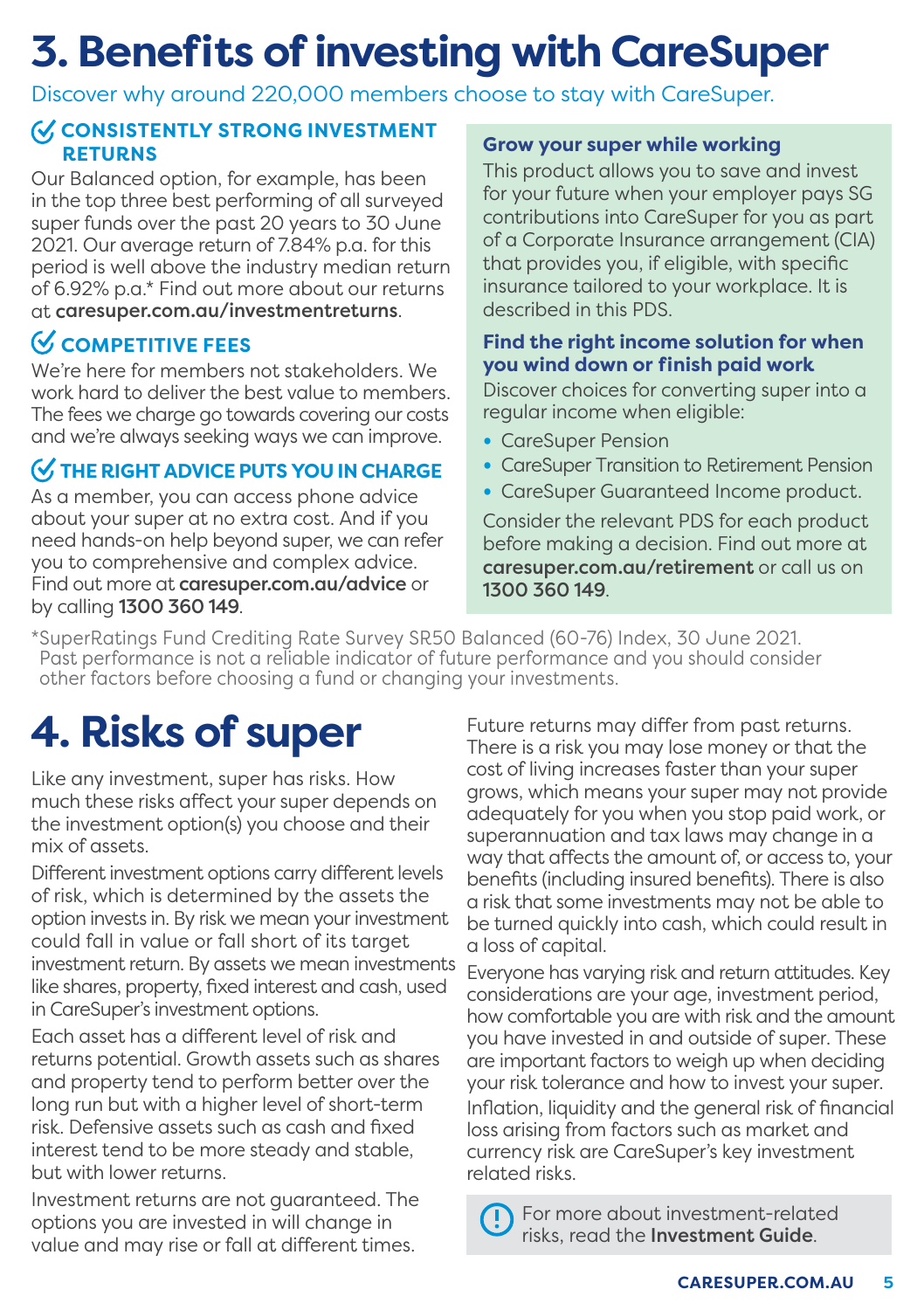### **5. How we invest your money**

No two CareSuper members are the same. We offer 13 different investment options, so you can choose an investment strategy to suit your own personal goals.

You can invest all your super in just one option or split your account over different options.

This gives you the flexibility to mix and match any of our Managed and Asset class options and/or invest part of your super directly through our Direct Investment option (DIO).

#### **OUR MANAGED OPTIONS INVEST IN A PRE-MIXED COMBINATION OF ASSETS**

- **•** Capital Guaranteed
- **•** Capital Stable
- **•** Conservative Balanced
- **•** Balanced (MySuper)
- **•** Sustainable Balanced
- **•** Alternative Growth
- **•** Growth.

#### **OUR ASSET CLASS OPTIONS INVEST IN SINGLE ASSET CLASSES\***

- **•** Cash
- **•** Fixed Interest
- **•** Direct Property
- **•** Australian Shares
- **•** Overseas Shares.
- \*You should read the explanation of asset classes in the Investment Guide to better understand the composition of each asset class.

#### **OUR DIO LETS YOU TAILOR YOUR PORTFOLIO**

The DIO lets you tailor your portfolio by combining a range of S&P/ASX 300 Australian shares and a selection of exchange-traded funds (ETFs), listed investment companies (LICs) and term deposits with other CareSuper options.

Before making an investment choice, you should consider the potential investment return, level of risk and investment timeframe associated with that investment option.

#### **THE BALANCED (MYSUPER) OPTION APPLIES IF YOU DON'T MAKE A CHOICE**

If you don't make an investment choice, your super is automatically invested in our Balanced option (our MySuper option). It's made to suit most members and may be a good choice if you'd rather leave investing your super to our team of in-house investment experts and specialist fund managers. Any death, total and permanent disablement (TPD) and Terminal illness insurance proceeds received on behalf of a member will be invested in the Cash option, regardless of whether or not an investment choice is made.

#### **YOU HAVE THE FLEXIBILITY TO SWITCH INVESTMENT OPTIONS**

It's easy to change your investment choice.

You can switch investment options and change:

- **•** How your current account balance is invested, and/or
- **•** How your future contributions and rollovers are invested.

You can make an investment switch:

- **•** Through the Investments section on MemberOnline at [caresuper.com.au](http://www.caresuper.com.au), or
- **•** By calling CareSuper on 1300 360 149.

Online switch requests received before midnight and over the phone switch requests completed before 8pm each business day will usually be effective the following business day. A business day is generally considered to be Monday to Friday and excludes national public holidays.

Different processing arrangements and timeframes may apply to investment transactions made within the DIO.

You can switch investment options daily. Buy-sell spreads (set out in 'Fees and Costs' on page 8) apply to switches for some options.

#### **ACCESS EXPERT HELP AT NO EXTRA COST**

Choosing how to invest or switch between options isn't something you do every day. Expert help weighing up your investment options is available over the phone and through MemberOnline at no extra cost, as part of your membership.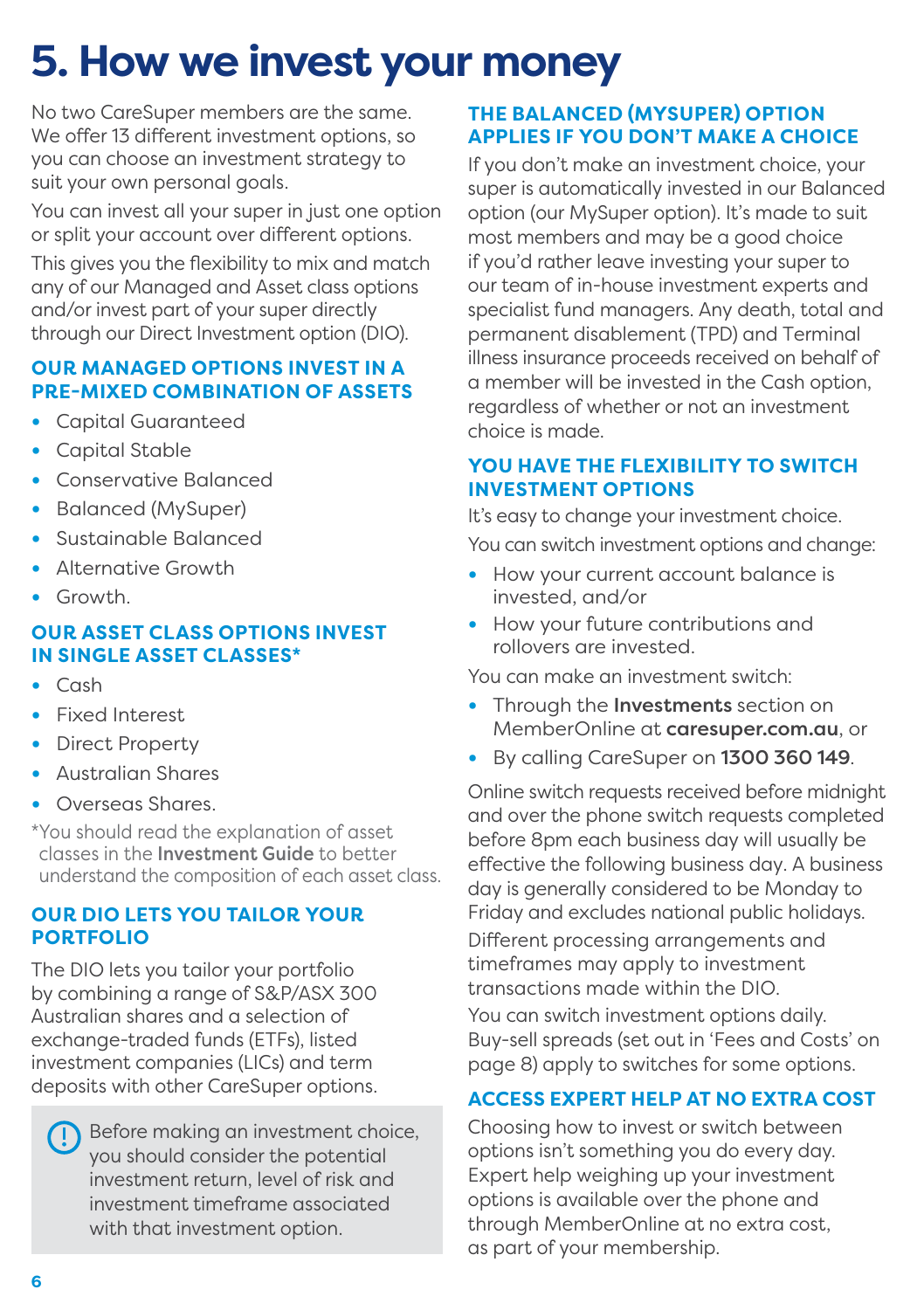#### **UNDERSTAND THE INVESTMENT DETAILS OF THE BALANCED OPTION**

| <b>OVERVIEW</b>                                                    | The Balanced (MySuper) option invests in a diversified mix of assets<br>with an emphasis on Australian and overseas shares, property and<br>alternatives. It's designed to achieve relatively high returns in the<br>medium to long term but is subject to short-term fluctuations in returns.<br>Your money will go into this option if you don't make an investment choice. |                |                                               |                                                          |                                                      |      |                                                                                   |
|--------------------------------------------------------------------|-------------------------------------------------------------------------------------------------------------------------------------------------------------------------------------------------------------------------------------------------------------------------------------------------------------------------------------------------------------------------------|----------------|-----------------------------------------------|----------------------------------------------------------|------------------------------------------------------|------|-----------------------------------------------------------------------------------|
| <b>WHY YOU'D</b><br><b>INVEST</b>                                  | Invest in this option if you are seeking returns above the rate of inflation<br>over the long term.                                                                                                                                                                                                                                                                           |                |                                               |                                                          |                                                      |      |                                                                                   |
| <b>INVESTMENT</b><br><b>OBJECTIVE</b>                              | To achieve returns after tax and fees that exceed inflation (as measured<br>by the CPI) by at least 3% per year, over rolling 10-year periods.<br>To ensure as far as possible that the investment return members receive<br>each year is competitive with comparable options in other super funds.                                                                           |                |                                               |                                                          |                                                      |      |                                                                                   |
| <b>MINIMUM</b><br><b>INVESTMENT</b><br><b>TIMEFRAME</b>            | 5+ years                                                                                                                                                                                                                                                                                                                                                                      |                |                                               |                                                          |                                                      |      |                                                                                   |
| <b>ASSET CLASS MIX</b>                                             |                                                                                                                                                                                                                                                                                                                                                                               |                | Property<br>• Alternatives*<br>$\bullet$ Cash | Australian shares<br>Overseas shares<br>● Fixed interest | <b>Benchmark %</b><br>22<br>26<br>10<br>31<br>6<br>5 |      | Range %<br>$10 - 40$<br>$10 - 40$<br>$0 - 25$<br>$0 - 55$<br>$0 - 30$<br>$0 - 30$ |
| <b>LIKELIHOOD OF</b><br><b>A NEGATIVE</b><br><b>ANNUAL RETURN^</b> | 3.8 in every 20 years                                                                                                                                                                                                                                                                                                                                                         |                |                                               |                                                          |                                                      |      |                                                                                   |
| <b>RISK LEVEL^</b>                                                 | Medium to high                                                                                                                                                                                                                                                                                                                                                                |                |                                               |                                                          |                                                      |      |                                                                                   |
|                                                                    |                                                                                                                                                                                                                                                                                                                                                                               | $\overline{2}$ | $\overline{3}$                                | $\overline{4}$                                           | 5                                                    | 6    | $\overline{7}$                                                                    |
|                                                                    | Very<br>low                                                                                                                                                                                                                                                                                                                                                                   | Low            | Low to<br>medium                              | Medium                                                   | Medium<br>to high                                    | High | Very<br>high                                                                      |

If we add, close or remove an investment option we will notify you prior. However, we can make changes to the investment strategy of our investment options without your consent and we may not notify you prior to these being made. Visit [caresuper.com.au](http://www.caresuper.com.au) for up-to-date information.

\*'Alternatives' describes a range of different investments. More information about this asset class is provided in the Investment Guide.

ˆRefer to the Investment Guide for information about these risk measures.

 $\gg$  You should read the important information about how we invest your money (including our other investment options) before making a decision. Go to [caresuper.com.au/pds](http://www.caresuper.com.au/pds) and read the Investment Guide. You should also read the important information about our Responsible Investing Policy at [caresuper.com.au/responsibleinvestingpolicy](http://www.caresuper.com.au/responsibleinvestingpolicy). The material relating to how we invest your money may change between the time when you read this PDS and the day you acquire the product.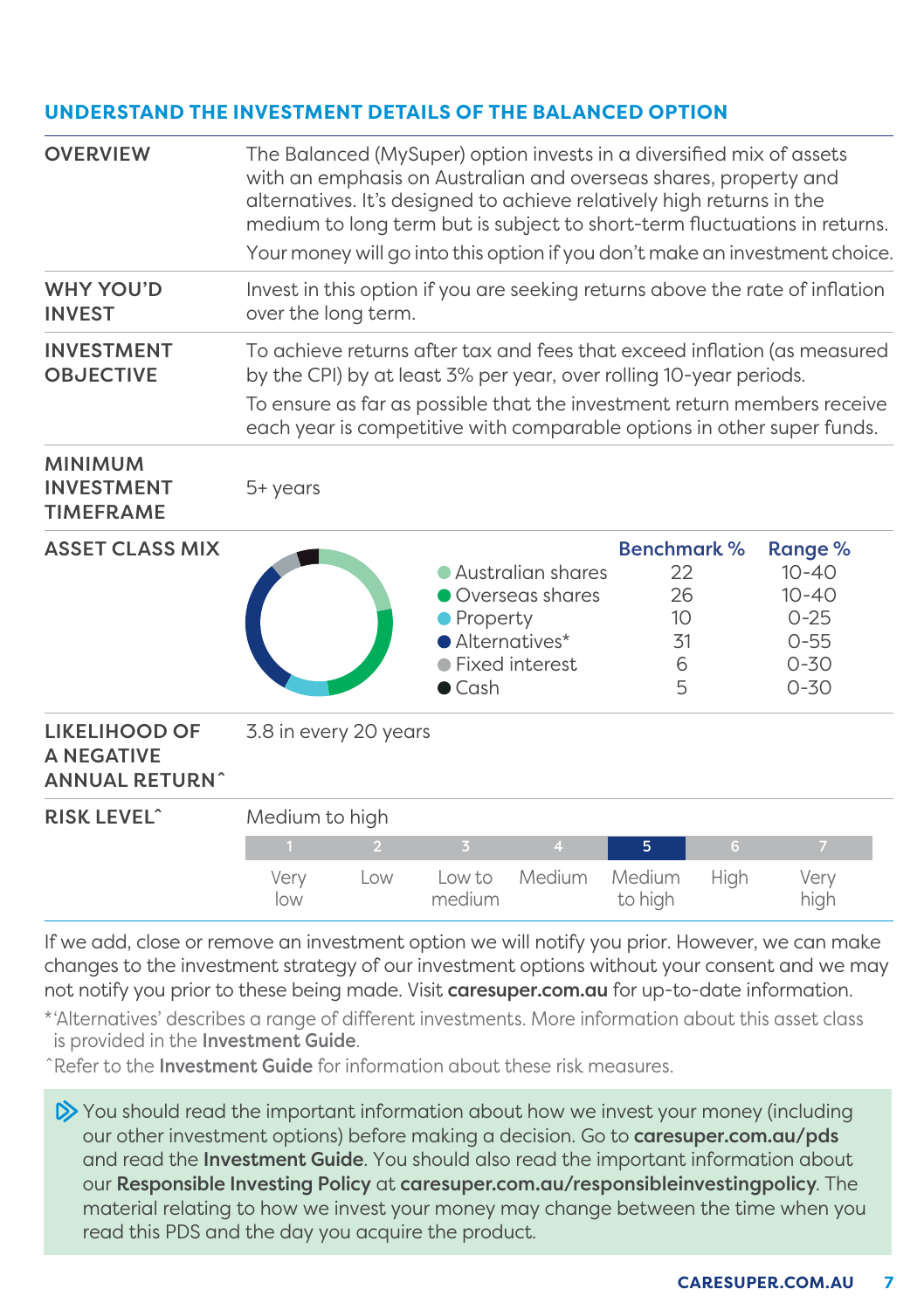### **6. Fees and costs**

#### DID YOU KNOW?

Small differences in both investment performance and fees and costs can have a substantial impact on your long-term returns. For example, total annual fees and costs of 2% of your account balance rather than 1% could reduce your final return by up to 20% over a 30-year period from \$100,000 to \$80,000.

You should consider whether features such as superior investment performance or the provision of better member services justify the higher fees and costs. You or your employer, as applicable, may be able to negotiate to pay lower fees.\* Ask your fund or financial adviser.

#### TO FIND OUT MORE

If you would like to find out more or see the impact of the fees based on your own circumstances, the Australian Securities and Investments Commission (ASIC) website at [moneysmart.gov.au](http://www.moneysmart.gov.au) has a superannuation fee calculator to help you check out different fee options.

\*CareSuper's fees are not negotiable.

#### **UNDERSTAND FEES AND COSTS FOR CARESUPER'S BALANCED (MYSUPER) OPTION**

The fees shown below are for the Balanced (MySuper) option. They may be deducted directly from your account balance, from the calculation of the option's investment return before it is allocated to your account, or from CareSuper's assets as a whole. Entry and exit fees cannot be charged. You can use this table to compare costs between CareSuper's MySuper product and other MySuper products.

| <b>Type of fee</b>                                                                                             | Amount                                                                     |                | How and when paid                                                                                                                                                                                                                                      |  |
|----------------------------------------------------------------------------------------------------------------|----------------------------------------------------------------------------|----------------|--------------------------------------------------------------------------------------------------------------------------------------------------------------------------------------------------------------------------------------------------------|--|
| Investment fee <sup>1</sup><br>(estimated)                                                                     | 0.22% of the<br>option's assets<br>per year                                |                | Not deducted from your account. Deducted from<br>the fund's assets and are reflected in the daily unit<br>prices of the Balanced option.                                                                                                               |  |
| Administration fee <sup>1</sup><br>(estimated)                                                                 | \$78 per year<br>Plus                                                      |                | Calculated based on the number of days in the year<br>(\$78 per year $\div$ 365 x number of calendar days in<br>the month) pro rata each month (for example,<br>January = 31 days). It is paid directly from your<br>account monthly or on withdrawal. |  |
|                                                                                                                | 0.19% of your<br>account balance<br>per year up to a<br>\$750 annual limit |                | Calculated and paid directly from your account<br>monthly or on withdrawal.                                                                                                                                                                            |  |
|                                                                                                                | $0.10\%$ of the net.<br>assets of the fund.                                |                | Not deducted from your account. Paid in December<br>2021 from CareSuper's General Reserve.                                                                                                                                                             |  |
| Buy-sell spread                                                                                                | Buy<br>Sell                                                                | 0.05%<br>0.05% | Applies when you contribute to, or withdraw from, the<br>Balanced investment option and is reflected in the<br>daily unit prices. Buy-sell spread are subject to change.                                                                               |  |
| Switching fee                                                                                                  | \$0                                                                        |                | Not applicable.                                                                                                                                                                                                                                        |  |
| Advice fees relating<br>to all members<br>investing in a particular<br>MySuper product or<br>investment option | \$0                                                                        |                | Not applicable. The administration fee above<br>includes the cost for any general advice and/or<br>limited advice you receive.                                                                                                                         |  |
| Other fees and costs <sup>2</sup>                                                                              | Various                                                                    |                | Deducted from your account where applicable.                                                                                                                                                                                                           |  |
| Indirect cost ratio<br>0.59% per year<br>$(ICR)1$ (estimated)                                                  |                                                                            |                | Not deducted from your account. Deducted from<br>investment returns received from, or assets of,<br>underlying investment vehicles and reflected in the<br>daily unit prices of the Balanced option.                                                   |  |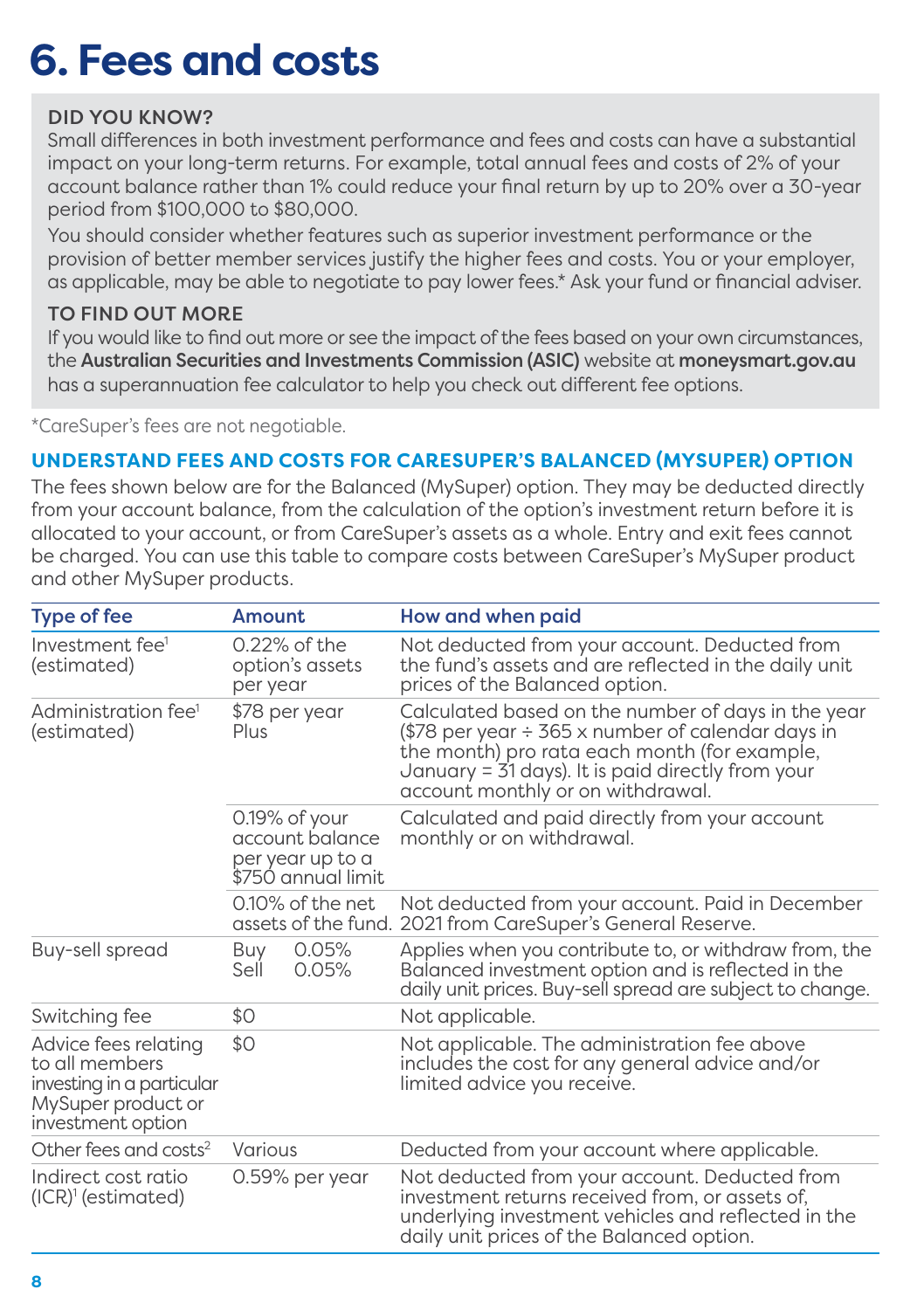- 1 If your account balance is less than \$6,000 at the end of the financial year (30 June), the total combined amount of administration fees, investment fees and indirect costs charged to you is capped at 3% of the account balance. Any amount charged in excess of that cap must be refunded.
- <sup>2</sup> Other fees and costs, such as activity fees, advice fees for personal advice or insurance fees, may apply. Refer to 'Additional explanation of fees and costs' in What it costs to be a CareSuper member at [caresuper.com.au/pds](http://www.caresuper.com.au/pds).

#### **EXAMPLE OF ANNUAL FEES AND COSTS**

This table gives an example of how the fees and costs for CareSuper's Balanced (MySuper) product can affect your superannuation investment over a 1-year period. Use this table to compare this product with other MySuper products. Be careful to make comparisons on the same basis.

| <b>CareSuper's Balanced (MySuper)</b>                |       | <b>Balance of \$50,000</b>                                                                                                                                                               |  |  |
|------------------------------------------------------|-------|------------------------------------------------------------------------------------------------------------------------------------------------------------------------------------------|--|--|
| Investment fees                                      | 0.22% | For every \$50,000 you have in CareSuper's Balanced<br>(MySuper), you will be charged \$110 each year                                                                                    |  |  |
| <b>PLUS</b> Administration<br>fees                   |       | 0.19% + \$78 And, you will be charged \$95 in administration fees<br>each year (based on a percentage of assets), plus \$78 in<br>administration fees regardless of your account balance |  |  |
| <b>PLUS</b> Indirect costs for<br>Balanced (MySuper) | 0.59% | And, indirect costs of \$295 each year will be deducted<br>from your investment                                                                                                          |  |  |
| <b>EQUALS</b><br>Cost of product                     |       | If your balance was \$50,000, then for that year you will<br>be charged fees of \$578 for Balanced (MySuper).                                                                            |  |  |

Note: Additional fees may apply.

 Additional fees may be payable if you receive personal financial advice. These will be detailed in the adviser's Statement of Advice, which you should refer to.

#### **CHANGES TO FEES AND COSTS**

We aim to keep our fees low but sometimes fee increases are inevitable. While we do not need your permission to increase our fees, you will be given at least 30 days notice before any fee increase is implemented, unless the increase is due to increased costs. Estimated fees and costs, such as the administration fee, investment fee and indirect cost ratio, can vary from year to year depending on what actual fees and costs are incurred by CareSuper, either directly or in relation to investments. Any estimated fees and cost changes are not notified in advance and updates are made available on our website.

 $\triangleright$  Read the important information about fees and costs, including the fee definitions and information about investment fees and indirect costs for our other investment options, before making a decision. Go to **[caresuper.com.au/pds](http://www.caresuper.com.au/pds)** and read What it costs to be a CareSuper member. The material relating to fees and costs may change between the time when you read this PDS and the day you acquire the product.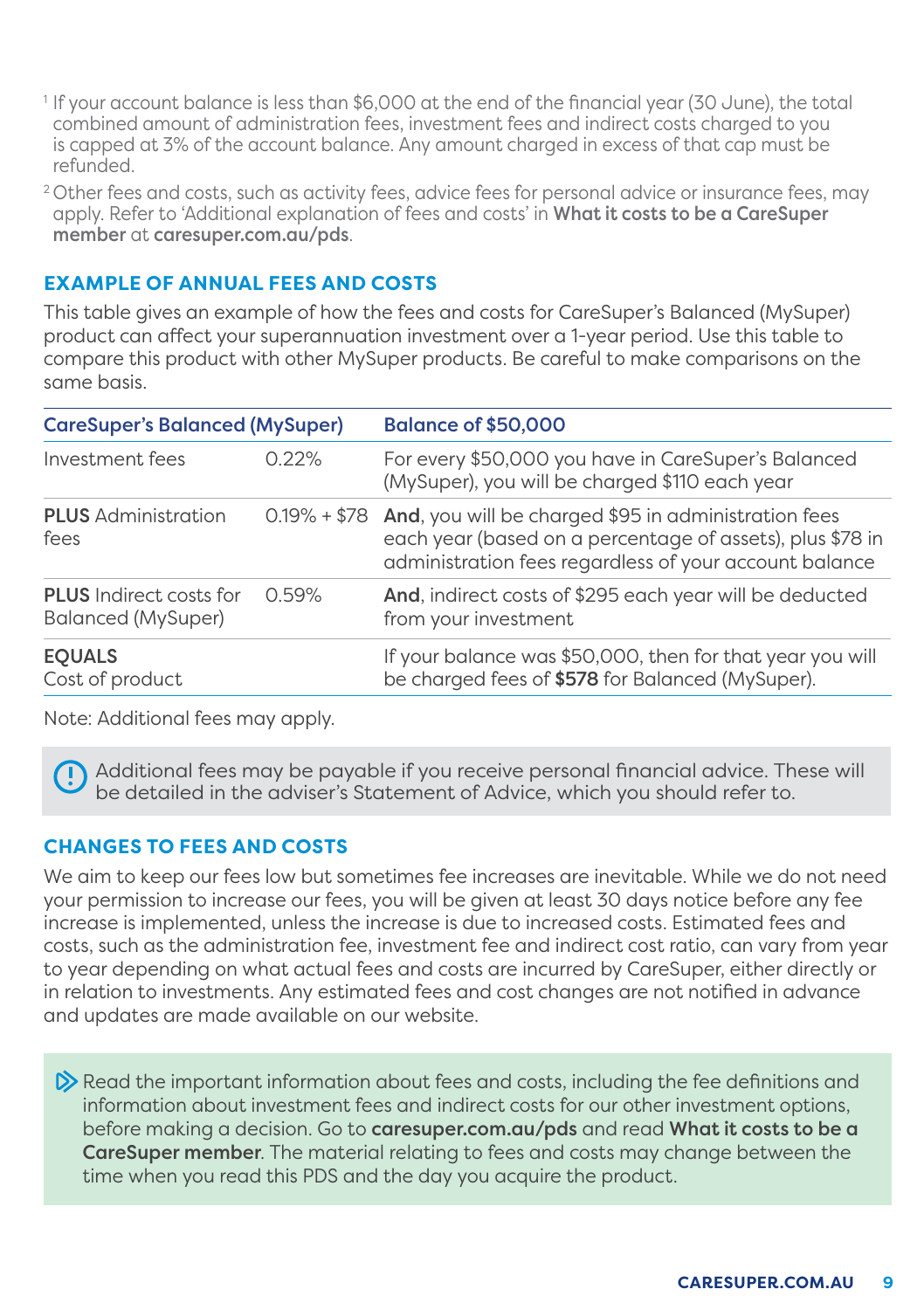### **7. How super is taxed**



Super is generally taxed at lower rates compared to income or other investments. That's because the government wants to provide an incentive for people to save for when they retire.

The summary of the current tax rules is based on us having your tax file number. Tax rules are complex and change frequently. Special rules apply if you have a total super balance (across all funds you participate in) above the government threshold of, currently, \$1.7 million. You should always check for updated information available at [ato.gov.au](http://www.ato.gov.au).

#### **TAX ON CONTRIBUTIONS**

Generally concessional contributions are taxed at 15%. Tax is not payable on non-concessional contributions paid into the fund unless your non-concessional contribution later becomes a concessional contribution because you claim a tax deduction on your contribution.

 There's a limit on how much you can contribute to super each financial year and there are significant tax consequences if your contributions exceed contribution caps.

| Concessional<br>contributions                                                                                       | <b>Employer contributions</b>                                                                                                                                                                                                                                                                                                                                                                                                                                                                                     | <b>Salary sacrifice</b>                                                                                                    | <b>Personal after-tax</b><br>contributions                                                                     |
|---------------------------------------------------------------------------------------------------------------------|-------------------------------------------------------------------------------------------------------------------------------------------------------------------------------------------------------------------------------------------------------------------------------------------------------------------------------------------------------------------------------------------------------------------------------------------------------------------------------------------------------------------|----------------------------------------------------------------------------------------------------------------------------|----------------------------------------------------------------------------------------------------------------|
| Taxed at 15% on<br>amount up to<br>\$27,500 a year, if<br>you earn between<br>\$37,000 and<br>\$250,000 per<br>year | Any contributions your<br>employer makes, including<br>10% SG contributions. If your<br>employer pays part or all<br>of your administration fees<br>and/or insurance fees, these<br>employer-paid fees are also<br>concessional contributions.                                                                                                                                                                                                                                                                    | Any contributions<br>you make that are<br>deducted from your<br>pre-tax salary and<br>paid into super by<br>your employer. | Personal contributions<br>you make are treated<br>as concessional if you<br>claim a tax deduction<br>for them. |
| <b>Contribution cap</b>                                                                                             | A limit of \$27,500 per year applies to your combined total concessional<br>contributions. Starting 1 July 2018, you may carry forward any unused<br>amounts in your concessional contributions caps if you have less than<br>\$500,000 in super at the end of the financial year. Unused amounts carried<br>forward expire after 5 years. The first year in which you can use any<br>carried forward contribution cap amounts is financial year 2019/20.<br>More information is available at <b>ato.gov.au</b> . |                                                                                                                            |                                                                                                                |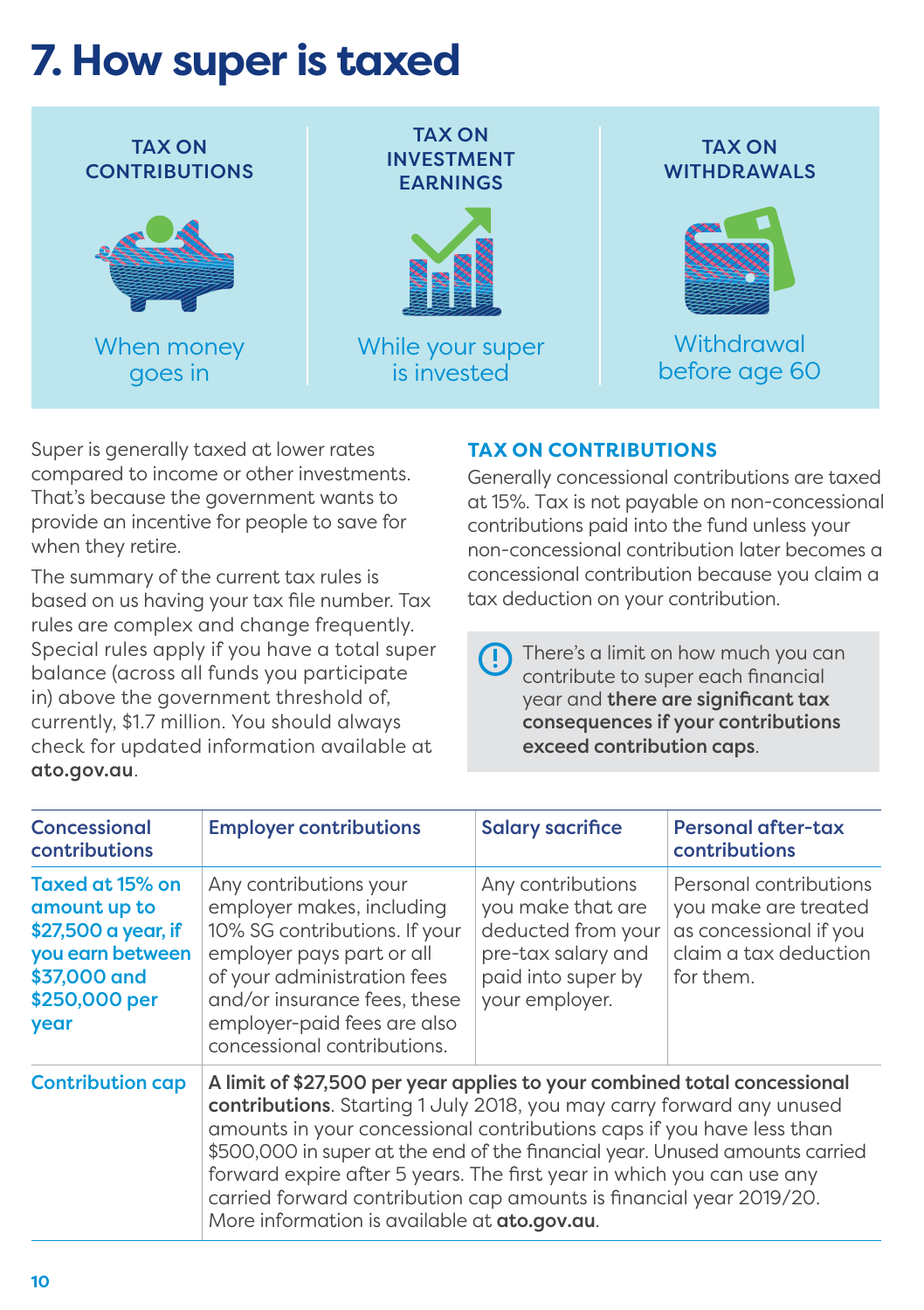If your income exceeds \$250,000 p.a. you will pay an additional tax of 15% (total of 30%) on concessional contributions over the cap threshold. If your taxable income is under \$37,000 p.a. you may receive a 15% tax offset on your concessional contributions, up to a cap of \$500 per year.

| Non-concessional<br>contributions                         | <b>Personal after-tax contributions</b>                                                                                                                                                                                                                                                                                                                                                                                                                                         | <b>Spouse contributions</b>                                                                                                                         |
|-----------------------------------------------------------|---------------------------------------------------------------------------------------------------------------------------------------------------------------------------------------------------------------------------------------------------------------------------------------------------------------------------------------------------------------------------------------------------------------------------------------------------------------------------------|-----------------------------------------------------------------------------------------------------------------------------------------------------|
| Usually, no tax<br>on amounts up to<br>\$110,000 per year | Contributions you make from<br>after-tax salary (where you don't<br>claim as a personal tax deduction)                                                                                                                                                                                                                                                                                                                                                                          | Where you contribute for your<br>partner.                                                                                                           |
| <b>Contribution cap</b>                                   | If you are under 67 you may contribute up to \$330,000 in any 3-year<br>period (starting 1 July 2020). Members who received a COVID-19 early<br>release payment can recontribute, up to the amount received, as<br>cap. Members must notify us before or at the time of making the<br>recontribution. Conditions apply. If your total super savings (across<br>all your funds) is \$1.7 million or more at the relevant date your non-<br>concessional contribution cap is nil. | A limit of \$110,000 per year applies to non-concessional contributions.<br>after-tax contributions that don't count towards their non-concessional |

#### **TAX ON INVESTMENT EARNINGS**

Investment earnings are taxed at up to 15%. Investment earnings are applied to your super account after tax has been deducted. Special tax rules apply to earnings from investments via the Direct Investment option. These are set out in the **Investment Guide** available at [caresuper.com.au/investmentguide](http://www.caresuper.com.au/investmentguide).

#### TAX ON WITHDRAWALS

After you turn 60 and meet a condition of release, you can withdraw your super without paying any additional tax.

If you make a withdrawal from your super before you turn 60, the amount of tax you pay depends on factors such as your age, your employment status, the size and type of benefit, and the taxable components. Death benefits paid to financial dependents and eligible terminal illness benefits are usually tax free. Insured disablement benefits may be subject to tax.

### PROVIDING YOUR TAX FILE NUMBER IS KEY TO KEEPING YOUR TAX BILL DOWN

The best time to give us your tax file number (TFN) is when you join. If we don't hold your TFN, you can provide it at any time. CareSuper is authorised to collect your TFN but you are not obliged to provide it. You can provide your TFN online via MemberOnline or by calling 1300 360 149. Without your TFN you will pay more tax on your concessional contributions and we can't accept non-concessional contributions from you.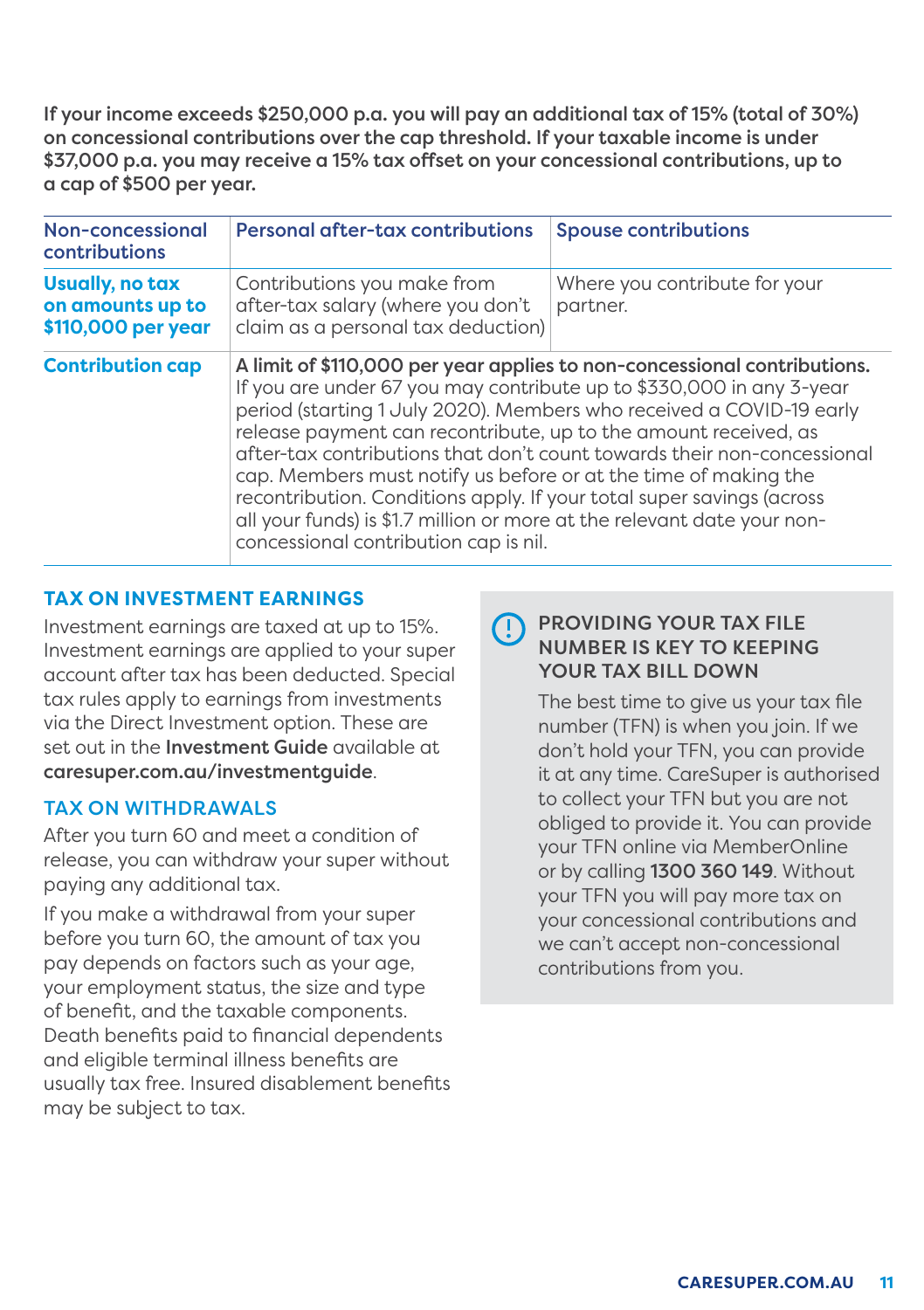# **8. Insurance in your super**

This is a summary of the insurance cover under a Corporate insurance arrangement (CIA) for CIA members. More details about eligibility for cover, how much it costs, cancelling or changing cover, the level and type of cover, when cover starts and ends, exclusions, restrictions and other important terms and conditions that may affect your entitlement to insurance are outlined in your relevant Corporate Insurance Guide. You should read your relevant Corporate Insurance Guide before deciding whether this insurance is appropriate for you.

If you were not provided with a **Corporate** Insurance Guide with this PDS, call us on 1300 360 149. Your Corporate Insurance Guide details what arrangements apply for your workplace and employer.

A benefit of having access to insurance cover through a CIA is that most members are able to receive standard insurance cover automatically, without providing medical evidence. You will automatically receive standard insurance cover if your employer pays the insurance fees for your standard cover under your CIA arrangement (subject to eligibility). If you pay the insurance fees, you only receive standard cover when your account balance reaches \$6,000, we have received an employer contribution for you and you reach age 25, subject to eligibility.

You can elect to receive standard cover, without providing medical evidence, prior to meeting the age and balance requirements as long as you satisfy other eligibility conditions. The commencement date of any default cover varies depending on your circumstances. Other terms and conditions apply, see your Insurance Guide for details.

#### **THREE TYPES OF INSURANCE COVER**

CareSuper provides access to three types of insurance cover to protect you and your loved ones against the unexpected (eligibility conditions apply).

#### 1. Death cover

Provides a benefit payment to your beneficiaries if you pass away. Alternatively, you may be eligible for a benefit if you are diagnosed with a terminal illness, subject to satisfying the insurance policy definition.

#### 2. Total and permanent disablement (TPD) cover

Provides you with a benefit payment if you're unable to work again because of illness or injury and satisfy the insurance policy definition.

#### 3. Income protection cover (if available in your CIA and if eligible)

Provides you with a temporary income if you are medically unable to work and need time off work because of illness or injury.

Insurance cover is provided to eligible CareSuper members through MetLife Insurance Limited ABN 75 004 274 882, AFSL No 238 096.

 IMPORTANT: You may not be automatically covered for all of these insurance types or be entitled to apply for all of these insurance types. Your insurance depends on the benefit design of your CIA. You should refer to your **Corporate Insurance Guide** for details of the insurance cover applicable to your CIA.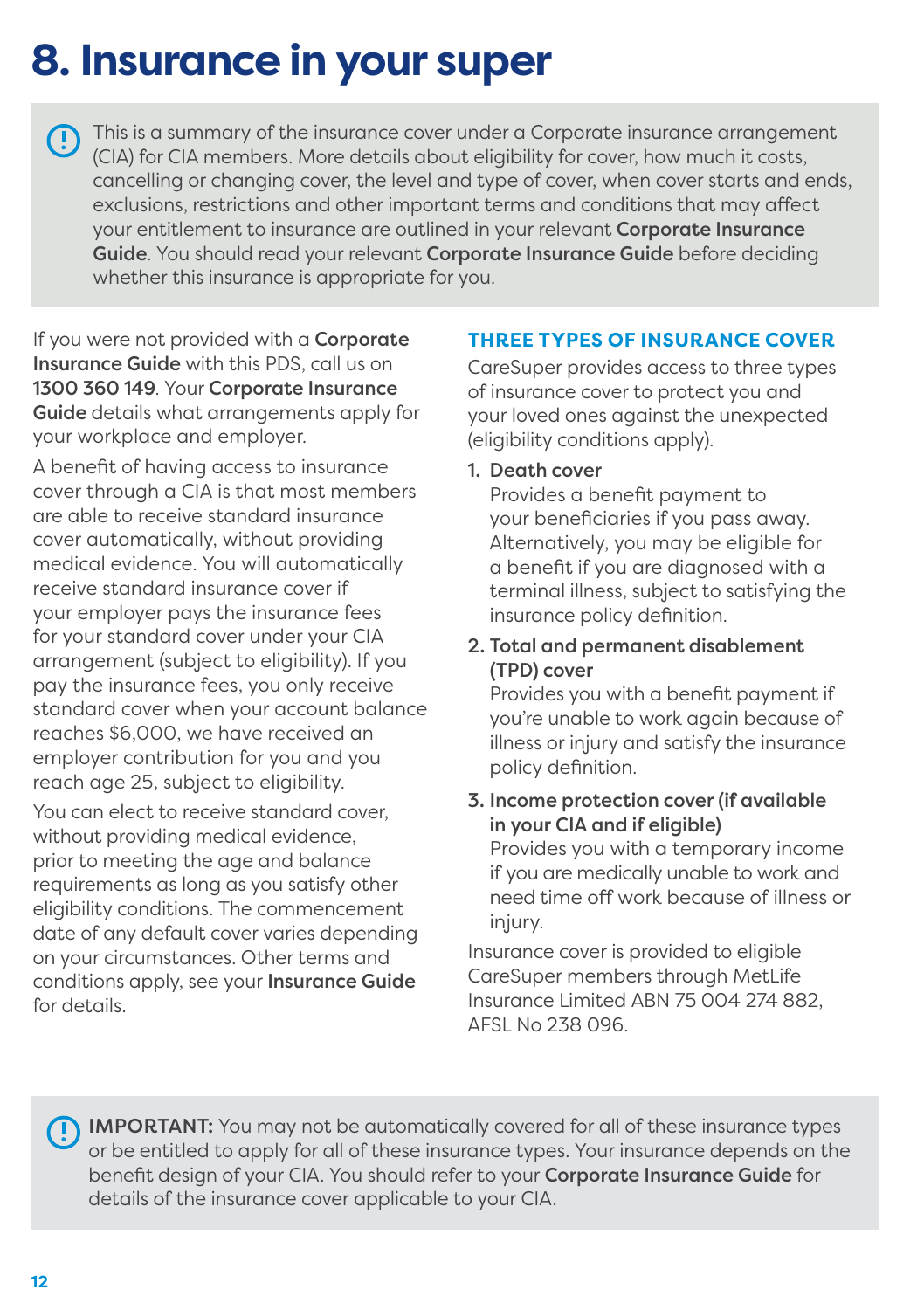#### **DISCOVER WHAT STANDARD COVER ELIGIBLE CIA MEMBERS MAY RECEIVE**

If you have standard death and TPD cover under your CIA it is likely to be based on a formula or age-based scale determined by your CIA.

For age-based cover, the dollar amount of death and TPD cover will depend on your age, gender and CIA.

If standard income protection cover is provided, it is likely to be based on a percentage of your salary. The maximum benefit payable will be the lesser of a percentage of your salary or a dollar monthly maximum (depending on the terms of your CIA).

Discover what arrangements apply for your workplace and employer by reading the relevant Corporate Insurance Guide. Standard cover is subject to eligibility criteria and other terms and conditions.

#### **INCREASING, DECREASING OR CANCELLING COVER**

Depending on your CIA, you may be able to apply to increase your cover with voluntary additional cover. Refer to your relevant Corporate Insurance Guide for details. If you apply for voluntary additional cover, you may be required to provide detailed evidence of health. Once your application is assessed, any additional cover may be subject to loadings and/or exclusions.

Depending on your CIA, you may be able to decrease your cover. You can also cancel your cover or may be able to opt out of types of cover. For example, opt out of death or TPD cover.

Terms and conditions (including limits) apply. See the relevant Corporate Insurance Guide for how to go about changing or cancelling your cover. If you apply to increase, reduce or opt out of cover or (if available) add income protection cover, we will let you know in writing when the changes take effect.

#### **WHAT COVER COSTS**

Details of the cost of cover is set out in the Corporate Insurance Guide.

Different insurance fees may apply to different types of cover based on your personal circumstances. For example, your age, gender, occupation, employment category and health status may all impact the cost of cover.

You are responsible for paying the insurance fees relating to standard cover, unless your employer is paying them under your CIA. You are responsible for paying insurance fees for voluntary and additional cover. If you are responsible for paying insurance fees, they will be deducted from your CareSuper account, unless you cancel your cover or cover ceases for some other reason.

- **•** Insurance fees for standard death and TPD cover based on a formula or scale are calculated using an insurance fee table (taking into account various factors, which may include age and gender) and include an amount that contributes to CareSuper's costs of providing insurance, as detailed in the Corporate Insurance Guide for your CIA. In most cases insurance fees increase with age. These fees can range from \$0.08 to \$25.53 per year per \$1,000 of death and TPD cover.
- **•** Insurance fees for standard income protection cover (if applicable) are calculated using an insurance fee table (taking into account various factors, which may include age and gender), shown in your relevant **Corporate** Insurance Guide. These fees can range from \$0.83 to \$44.48 per year per \$100 of monthly benefit. These ranges are based on waiting periods of either 60 or 90 days and benefit periods ranging from 2 years to age 65.
- **•** Insurance fees for voluntary and additional cover (if applicable) are calculated using the insurance fee tables, as shown in your relevant Corporate Insurance Guide.

 If you, not your employer, pays for your cover, the cost of it will continue coming out of your account, unless you cancel it or cover ceases for some other reason.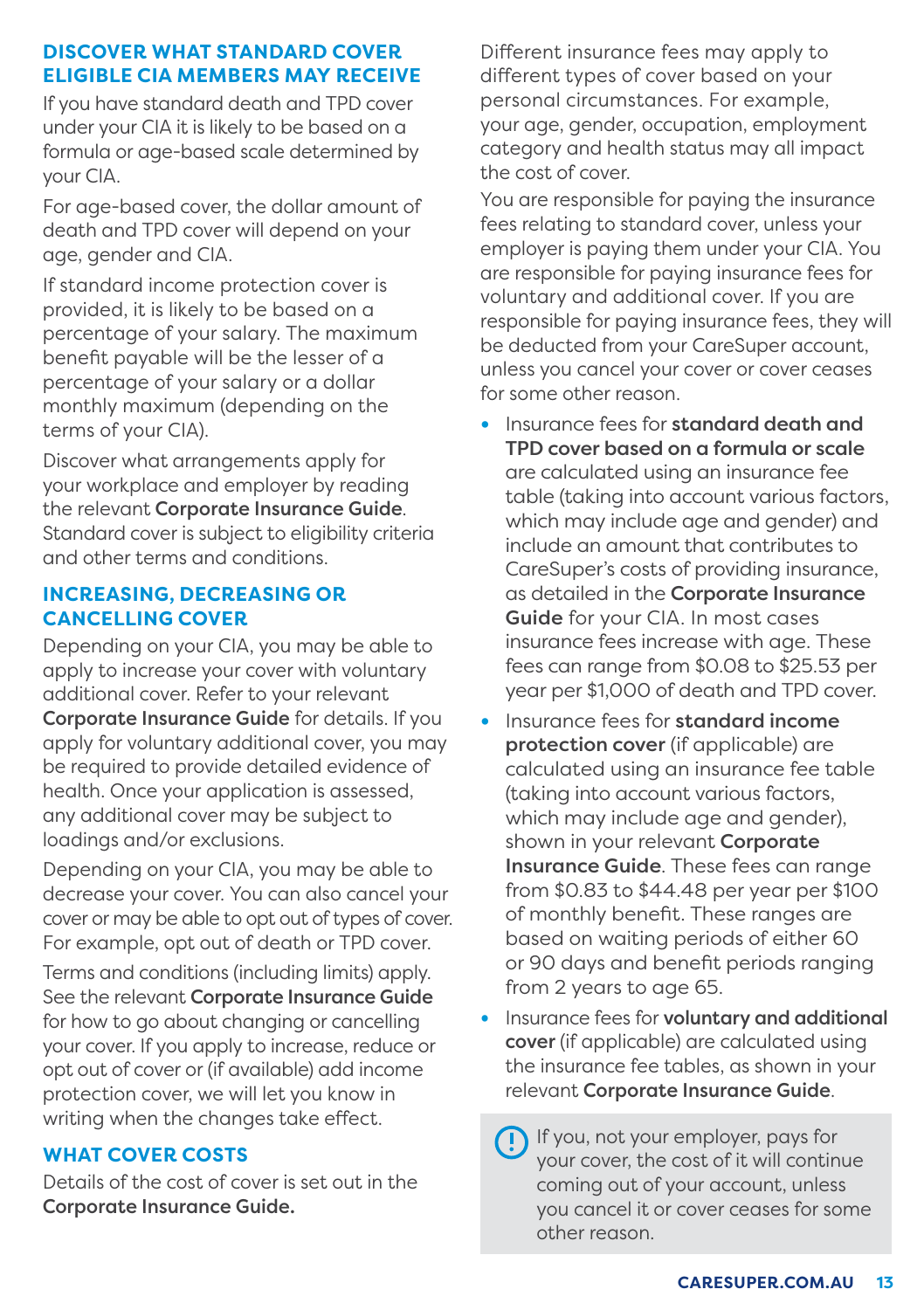#### **WHEN COVER STARTS**

For details regarding when your cover will commence, refer to your Corporate Insurance Guide which will outline the criteria for your specific CIA.

#### **WHEN COVER STOPS**

Cover ceases in certain circumstances such as when you reach the insurance cover cessation age, if your account becomes inactive (depending on the arrangements applicable to you), or another circumstance causes your cover to cease. We will not necessarily notify you before or when cover ceases. Detailed information about these circumstances is available in your Corporate Insurance Guide.

#### **EXCLUSIONS AND RESTRICTIONS**

If you have previously been paid a TPD or similar benefit payment from any source, you will only be eligible for death cover (unless otherwise excluded).

If you have previously been paid a terminal illness benefit or been diagnosed with an illness that reduces your life expectancy to less than 24 months, you are not eligible for death, TPD or income protection cover (if applicable). If either of the above circumstances apply to you, let us know so we can remove TPD cover and income protection cover (if applicable)

or cancel your cover and stop deducting any insurance fees for cover you would be unable to claim.

If you have two or more accounts with CareSuper with insurance cover and you make an insurance claim, you can only receive one insurance benefit. That would normally be from your oldest account, unless your newest account pays out a higher benefit.

If this is you, let us know so we can streamline your cover and make sure you are not paying for cover that you can't claim on.

All details of the terms and conditions applicable to insurance, exclusions, restrictions and definitions are in your Corporate Insurance Guide.

 $\triangleright$  You should read the important information about insurance cover through CareSuper before making a decision. Call us on 1300 360 149 for your relevant Corporate Insurance Guide. The material relating to insurance in your super may change between the time when you read the PDS and the day you acquire the product.

#### **CHANGING OR CANCELLING YOUR COVER**

Depending on your specific CIA you may be able to apply to do any of the following, subject to approval:

- **•** Increase your death and/or TPD cover
- **•** Apply for income protection cover
- **•** Transfer your cover from another super fund (if you're under 60)

You can reduce or cancel your cover at any time by logging in to MemberOnline and going to the Insurance cover section, in writing by email or post, or by completing the Reduce or cancel your cover form. You can also cancel your cover by calling CareSuper on 1300 360 149. There is a 14-day cooling off period for standard cover including death, TPD and income protection cover. If you advise us within 14 days of the cover commencing, we will cancel the cover as if it had never commenced and refund any insurance fees paid. Depending on your CIA, you may only be able to cancel your cover, not reduce it.

There are some terms and conditions that you'll need to check up on before making any changes. You'll find all the details in your Corporate Insurance Guide. Give us a call on 1300 360 149 if you need help changing your cover.

|  | ⋙ |  |
|--|---|--|
|  |   |  |
|  |   |  |
|  |   |  |
|  |   |  |
|  |   |  |
|  |   |  |
|  |   |  |
|  |   |  |
|  |   |  |
|  |   |  |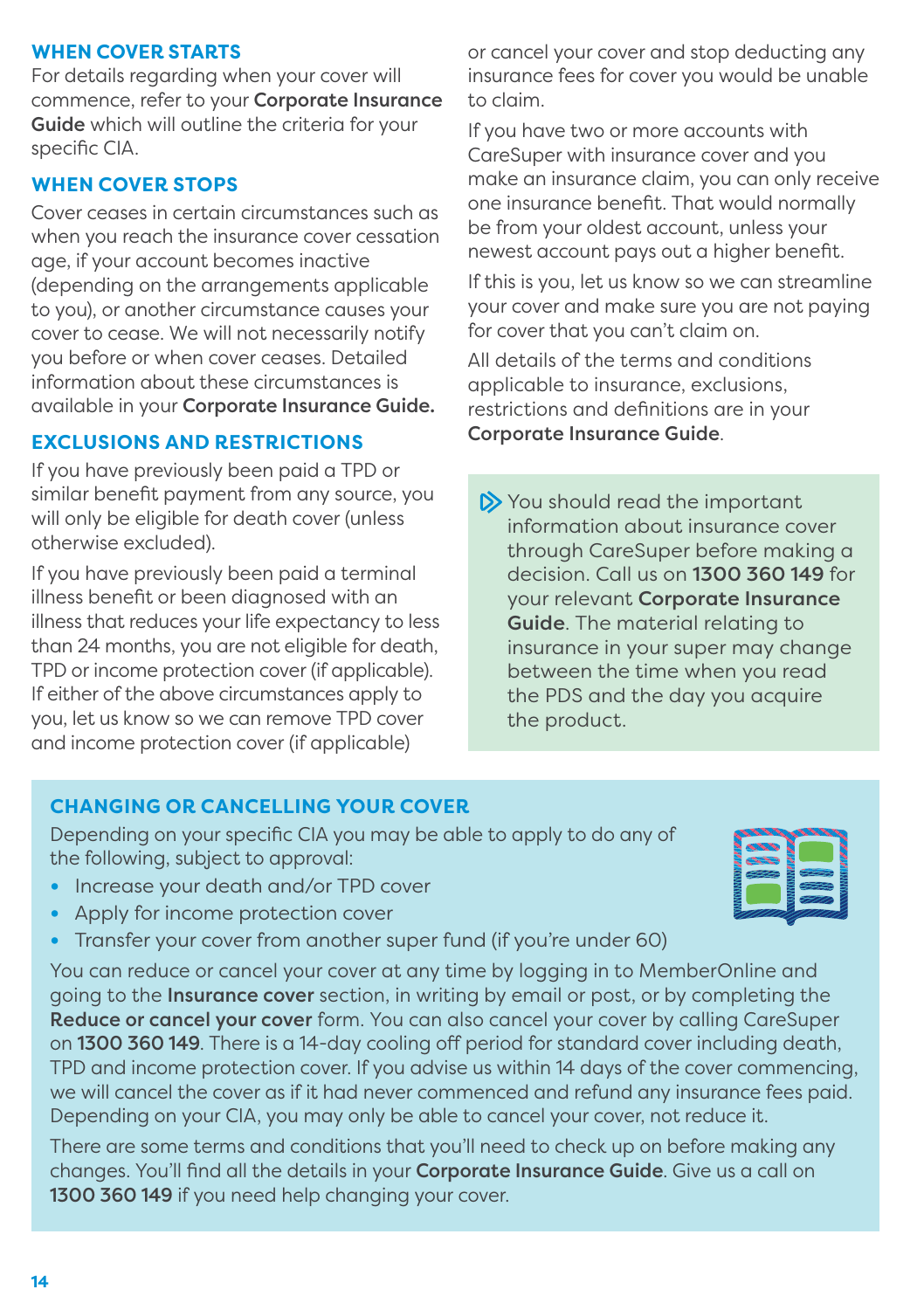### **9. How to open an account**

Your employer will let us know if they need to open an account for you, for example, because you have chosen CareSuper as your preferred fund, or CareSuper is your employer's default fund (and you haven't chosen a fund and don't have a 'stapled' fund). They provide us with your key details to enable us to set up your account. Once we receive your employer's contribution we'll then send you out a Welcome Pack.

Your Welcome Pack contains your membership details and instructions on how to register for MemberOnline at [caresuper.com.au/login](http://www.caresuper.com.au/login).

Once you've registered you'll have online account access and can update your details, view your account, change your investment options, adjust your insurance cover or add a beneficiary online.

#### **HOW WE COMMUNICATE WITH YOU**

We provide or make available information about your account online, unless you let us know you'd prefer us not to. This means we use our website and MemberOnline to communicate with you, including providing information required by law. This includes providing documents, notices and statements that we are required to give you under superannuation law, such as significant event notices and annual statements. We will let you know when there is information about CareSuper or your account ready for you on or through our secure website.

#### **PROTECTING YOUR PRIVACY**

We collect your personal information in order to establish and manage your superannuation account. For more information see our Privacy Policy at [caresuper.com.au/privacypolicy](http://caresuper.com.au/privacypolicy).

#### **WE WANT TO HELP WITH ENQUIRIES AND COMPLAINTS**

We're ready to listen and we'll address any problems as quickly and fairly as we can.

#### Contact

#### [caresuper.com.au/getintouch](http://caresuper.com.au/getintouch)

#### Call us

Call us on 1300 360 149 between 8am and 8pm, Monday to Friday AET.

#### Write to

CareSuper Locked Bag 20019 Melbourne VIC 3001 You should read the important information about enquiries and complaints before making a decision. Go to [caresuper.com.au/pds](http://caresuper.com.au/pds) and read Making enquiries & complaints.